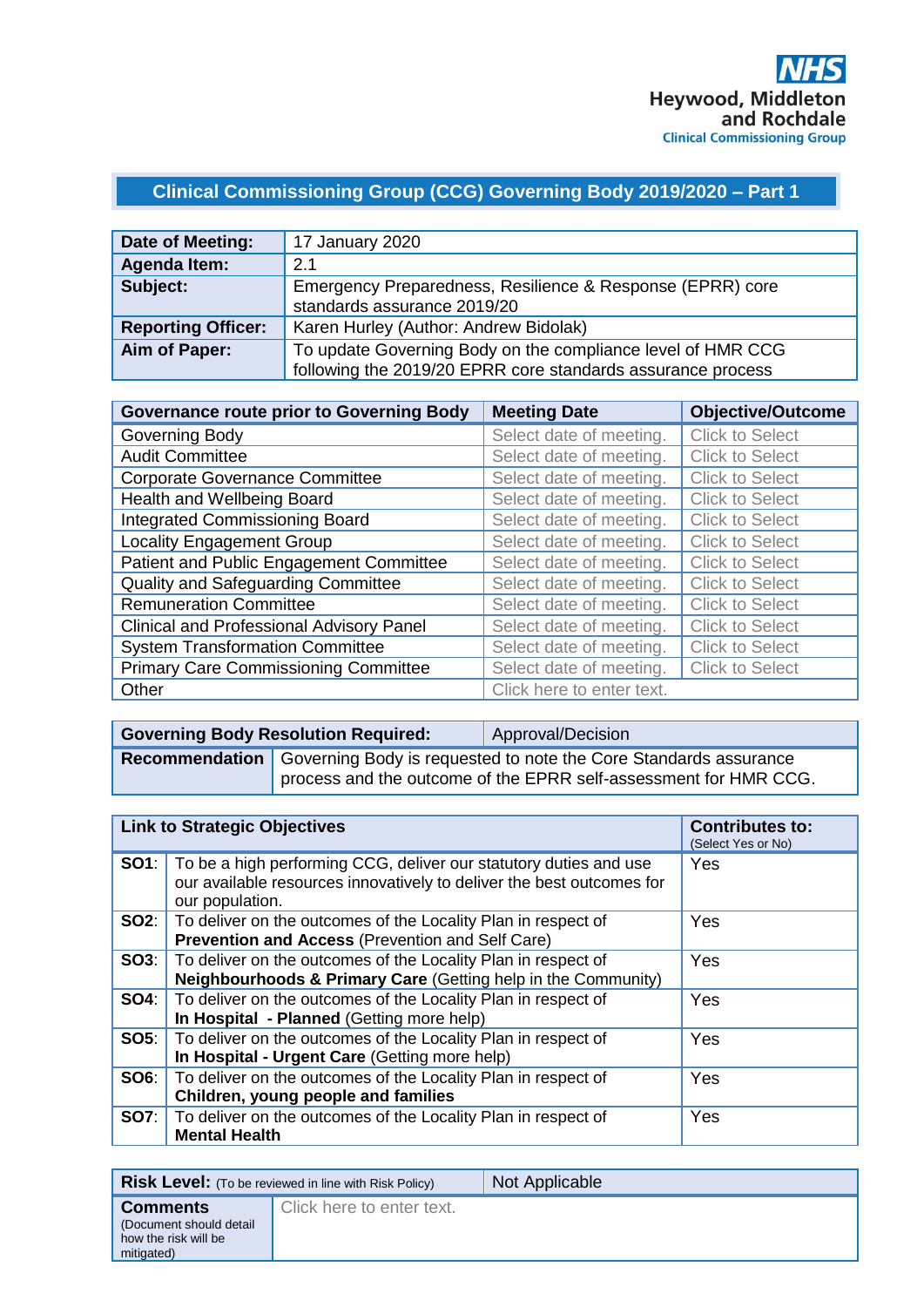| <b>Content Approval/Sign Off:</b>                                 |                                                                  |
|-------------------------------------------------------------------|------------------------------------------------------------------|
| The contents of this paper have been<br>reviewed and approved by: | Director of Operations / Executive Nurse,<br><b>Karen Hurley</b> |
| <b>Clinical Content signed off by:</b>                            | Not applicable                                                   |
| Financial content signed off by:                                  | Not Applicable                                                   |

|                                                       | <b>Completed:</b> |
|-------------------------------------------------------|-------------------|
| Clinical Engagement taken place                       | Not Applicable    |
| Patient and Public Involvement                        | Not Applicable    |
| <b>Patient Data Impact Assessment</b>                 | Not Applicable    |
| Equality Analysis / Human Rights Assessment completed | Not Applicable    |

#### **Executive Summary**

## **1. Introduction**

The 2019/20 EPRR Core Standards were issued in July 2019. As in previous years, the assurance process requires NHS organisations to undertake a self-assessment against applicable standards. Within GM, the assurance process is once again being coordinated by the Greater Manchester Shared Services (GMSS) Resilience Team.

NHS commissioners and providers within GM were required to undertake a selfassessment by the 31 October 2019. Following self-assessment, GM NHS providers were expected to share their self-assessment tool – including, if applicable, an action plan – with the GMSS Resilience Team so that outcomes could be collated and reported to the appropriate NHS commissioner(s).

The 2019/20 assurance process requires an organisation's Accountable Emergency Officer (AEO) to confirm the organisation's overall assurance rating has been/will be:

- signed off by the governing body/senior management team
- presented at a public Board meeting and
- published in the organisation's annual report.

This paper seeks to address the requirement to gain sign off by the governing body. The requirements to present the assurance rating at a public Board meeting and to publish it within the annual report will be addressed in due course.

## **2. CCG overall compliance**

For Heywood, Middleton and Rochdale (HMR) CCG, the self-assessment outcome indicates a '**substantial**' level of compliance, which corresponds to the organisation being **88-99% compliant** with the Core Standards it is expected to achieve.